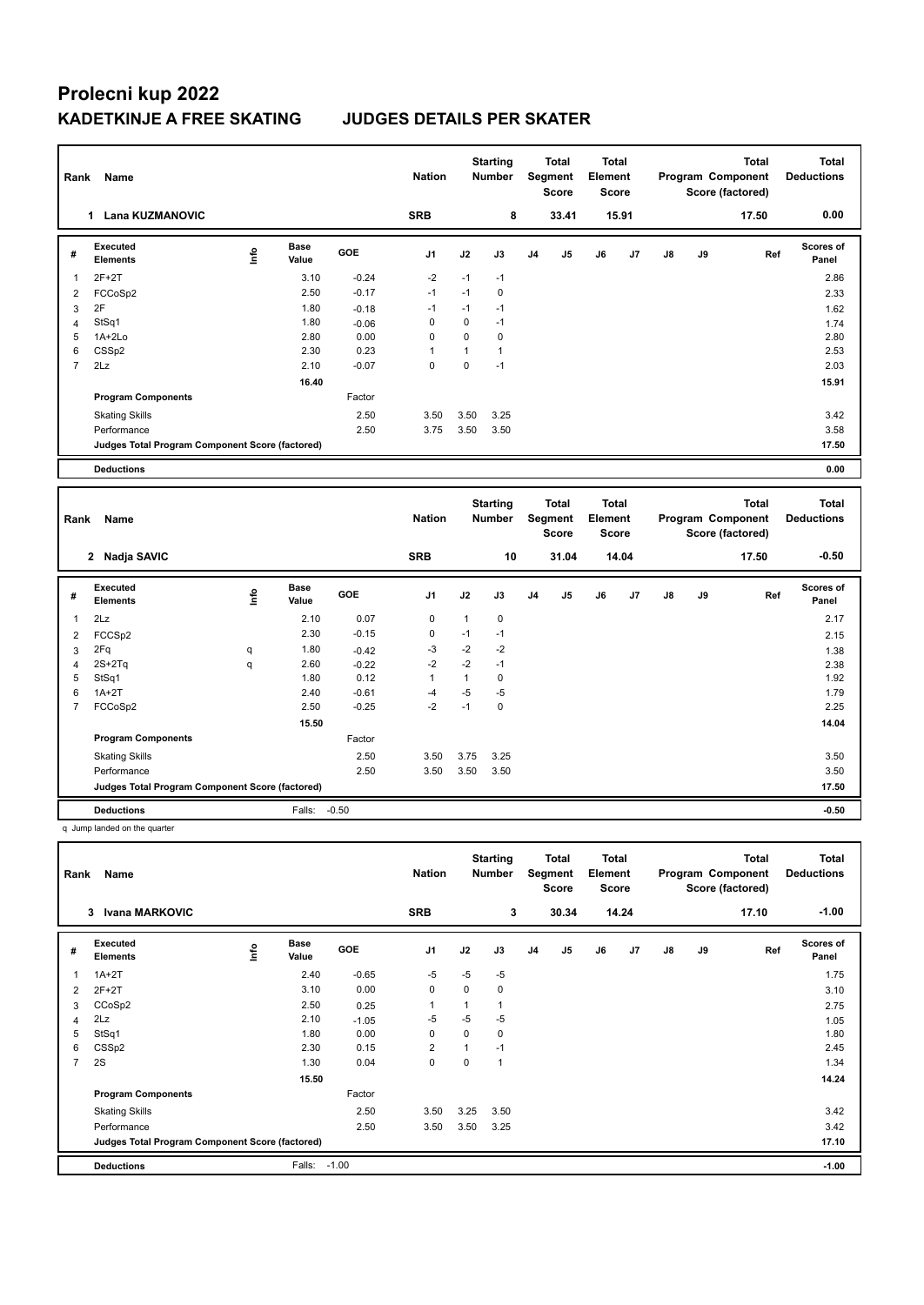| Rank           | Name                                            |         |                      |            | <b>Nation</b> |             | <b>Starting</b><br><b>Number</b> |                | <b>Total</b><br>Segment<br>Score | <b>Total</b><br>Element<br><b>Score</b> |       | <b>Total</b><br>Program Component<br>Score (factored) |    | <b>Total</b><br><b>Deductions</b> |                           |
|----------------|-------------------------------------------------|---------|----------------------|------------|---------------|-------------|----------------------------------|----------------|----------------------------------|-----------------------------------------|-------|-------------------------------------------------------|----|-----------------------------------|---------------------------|
|                | 4 Djurdja NIKOLIC                               |         |                      |            | <b>SRB</b>    |             | 5                                |                | 29.34                            |                                         | 13.68 |                                                       |    | 16.66                             | $-1.00$                   |
| #              | Executed<br><b>Elements</b>                     | Life    | <b>Base</b><br>Value | <b>GOE</b> | J1            | J2          | J3                               | J <sub>4</sub> | J <sub>5</sub>                   | J6                                      | J7    | $\mathsf{J}8$                                         | J9 | Ref                               | <b>Scores of</b><br>Panel |
|                | 2Fq                                             | q       | 1.80                 | $-0.90$    | $-5$          | $-5$        | $-5$                             |                |                                  |                                         |       |                                                       |    |                                   | 0.90                      |
| 2              | $2Lo+2T$                                        |         | 3.00                 | $-0.06$    | $-1$          | 0           | 0                                |                |                                  |                                         |       |                                                       |    |                                   | 2.94                      |
| 3              | CCoSp2                                          |         | 2.50                 | $-0.33$    | $-2$          | $-1$        | $-1$                             |                |                                  |                                         |       |                                                       |    |                                   | 2.17                      |
| $\overline{4}$ | 2Lz                                             |         | 2.10                 | $-0.14$    | $-2$          | $\mathbf 0$ | 0                                |                |                                  |                                         |       |                                                       |    |                                   | 1.96                      |
| 5              | StSqB                                           |         | 1.50                 | $-0.05$    | $-1$          | 0           | $\Omega$                         |                |                                  |                                         |       |                                                       |    |                                   | 1.45                      |
| 6              | $1A+2T2$                                        | $\prec$ | 2.14                 | $-0.26$    | -3            | $-2$        | $-2$                             |                |                                  |                                         |       |                                                       |    |                                   | 1.88                      |
| $\overline{7}$ | CSSp2                                           |         | 2.30                 | 0.08       | $\mathbf 0$   | $\mathbf 0$ | 1                                |                |                                  |                                         |       |                                                       |    |                                   | 2.38                      |
|                |                                                 |         | 15.34                |            |               |             |                                  |                |                                  |                                         |       |                                                       |    |                                   | 13.68                     |
|                | <b>Program Components</b>                       |         |                      | Factor     |               |             |                                  |                |                                  |                                         |       |                                                       |    |                                   |                           |
|                | <b>Skating Skills</b>                           |         |                      | 2.50       | 3.25          | 3.50        | 3.25                             |                |                                  |                                         |       |                                                       |    |                                   | 3.33                      |
|                | Performance                                     |         |                      | 2.50       | 3.25          | 3.50        | 3.25                             |                |                                  |                                         |       |                                                       |    |                                   | 3.33                      |
|                | Judges Total Program Component Score (factored) |         |                      |            |               |             |                                  |                |                                  |                                         |       |                                                       |    |                                   | 16.66                     |
|                | <b>Deductions</b>                               |         | Falls:               | $-1.00$    |               |             |                                  |                |                                  |                                         |       |                                                       |    |                                   | $-1.00$                   |
|                |                                                 |         |                      |            |               |             |                                  |                |                                  |                                         |       |                                                       |    |                                   |                           |

< Under-rotated jump q Jump landed on the quarter

| Rank | Name                                            |      |                      |            | <b>Nation</b> |      | <b>Starting</b><br><b>Number</b> |                | Total<br>Segment<br><b>Score</b> | Total<br>Element<br>Score |                | <b>Total</b><br>Program Component<br>Score (factored) |    |       | <b>Total</b><br><b>Deductions</b> |
|------|-------------------------------------------------|------|----------------------|------------|---------------|------|----------------------------------|----------------|----------------------------------|---------------------------|----------------|-------------------------------------------------------|----|-------|-----------------------------------|
|      | 5<br>Smiljka JANKOVIC                           |      |                      |            | <b>SRB</b>    |      | 11                               |                | 27.80                            |                           | 12.97          |                                                       |    | 15.83 | $-1.00$                           |
| #    | Executed<br><b>Elements</b>                     | ١mfo | <b>Base</b><br>Value | <b>GOE</b> | J1            | J2   | J3                               | J <sub>4</sub> | J <sub>5</sub>                   | J6                        | J <sub>7</sub> | J8                                                    | J9 | Ref   | Scores of<br>Panel                |
|      | $2S+2T$                                         |      | 2.60                 | $-0.17$    | $-2$          | $-1$ | $-1$                             |                |                                  |                           |                |                                                       |    |       | 2.43                              |
| 2    | 2Lz                                             |      | 2.10                 | $-1.05$    | $-5$          | $-5$ | $-5$                             |                |                                  |                           |                |                                                       |    |       | 1.05                              |
| 3    | CCoSp2                                          |      | 2.50                 | 0.17       | 1             | 0    |                                  |                |                                  |                           |                |                                                       |    |       | 2.67                              |
| 4    | 2Lo                                             |      | 1.70                 | $-0.85$    | $-5$          | $-5$ | $-5$                             |                |                                  |                           |                |                                                       |    |       | 0.85                              |
| 5    | 1A+1A+SEQ                                       |      | 1.76                 | 0.00       | 0             | 0    | 0                                |                |                                  |                           |                |                                                       |    |       | 1.76                              |
| 6    | CSSp2                                           |      | 2.30                 | 0.23       | 1             | 1    | 1                                |                |                                  |                           |                |                                                       |    |       | 2.53                              |
| 7    | StSq1                                           |      | 1.80                 | $-0.12$    | 0             | $-1$ | $-1$                             |                |                                  |                           |                |                                                       |    |       | 1.68                              |
|      |                                                 |      | 14.76                |            |               |      |                                  |                |                                  |                           |                |                                                       |    |       | 12.97                             |
|      | <b>Program Components</b>                       |      |                      | Factor     |               |      |                                  |                |                                  |                           |                |                                                       |    |       |                                   |
|      | <b>Skating Skills</b>                           |      |                      | 2.50       | 3.00          | 3.25 | 3.00                             |                |                                  |                           |                |                                                       |    |       | 3.08                              |
|      | Performance                                     |      |                      | 2.50       | 3.50          | 3.50 | 2.75                             |                |                                  |                           |                |                                                       |    |       | 3.25                              |
|      | Judges Total Program Component Score (factored) |      |                      |            |               |      |                                  |                |                                  |                           |                |                                                       |    |       | 15.83                             |
|      | <b>Deductions</b>                               |      | Falls: -1.00         |            |               |      |                                  |                |                                  |                           |                |                                                       |    |       | $-1.00$                           |

| Rank           | Name                                            |       |                      |            | <b>Nation</b>  |      | <b>Starting</b><br><b>Number</b> |                | Total<br>Segment<br><b>Score</b> | <b>Total</b><br>Element<br><b>Score</b> |       |               |    | <b>Total</b><br>Program Component<br>Score (factored) | <b>Total</b><br><b>Deductions</b> |
|----------------|-------------------------------------------------|-------|----------------------|------------|----------------|------|----------------------------------|----------------|----------------------------------|-----------------------------------------|-------|---------------|----|-------------------------------------------------------|-----------------------------------|
|                | Ivona STOKOVIC<br>6                             |       |                      |            | <b>SRB</b>     |      | $\overline{2}$                   |                | 26.51                            |                                         | 10.68 |               |    | 15.83                                                 | 0.00                              |
| #              | Executed<br><b>Elements</b>                     | lnfo  | <b>Base</b><br>Value | <b>GOE</b> | J <sub>1</sub> | J2   | J3                               | J <sub>4</sub> | J <sub>5</sub>                   | J6                                      | J7    | $\mathsf{J}8$ | J9 | Ref                                                   | <b>Scores of</b><br>Panel         |
|                | $1A+1Lo$                                        |       | 1.60                 | 0.00       | 0              | 0    | $\mathbf 0$                      |                |                                  |                                         |       |               |    |                                                       | 1.60                              |
| $\overline{2}$ | CCoSp2                                          |       | 2.50                 | 0.17       | 1              | 0    | 1                                |                |                                  |                                         |       |               |    |                                                       | 2.67                              |
| 3              | 2Lo<+1A+SEQ                                     | $\,<$ | 1.97                 | $-0.32$    | $-3$           | $-2$ | $-2$                             |                |                                  |                                         |       |               |    |                                                       | 1.65                              |
| 4              | StSqB                                           |       | 1.50                 | 0.00       | 0              | 0    | 0                                |                |                                  |                                         |       |               |    |                                                       | 1.50                              |
| 5              | 2S                                              |       | 1.30                 | $-0.26$    | $-2$           | $-3$ | $-1$                             |                |                                  |                                         |       |               |    |                                                       | 1.04                              |
| 6              | 2Lo<<                                           | <<    | 0.50                 | $-0.20$    | $-3$           | $-4$ | $-5$                             |                |                                  |                                         |       |               |    |                                                       | 0.30                              |
| 7              | CSS <sub>p2</sub>                               |       | 2.30                 | $-0.38$    | $-2$           | $-1$ | $-2$                             |                |                                  |                                         |       |               |    |                                                       | 1.92                              |
|                |                                                 |       | 11.67                |            |                |      |                                  |                |                                  |                                         |       |               |    |                                                       | 10.68                             |
|                | <b>Program Components</b>                       |       |                      | Factor     |                |      |                                  |                |                                  |                                         |       |               |    |                                                       |                                   |
|                | <b>Skating Skills</b>                           |       |                      | 2.50       | 3.25           | 3.00 | 3.00                             |                |                                  |                                         |       |               |    |                                                       | 3.08                              |
|                | Performance                                     |       |                      | 2.50       | 3.50           | 3.00 | 3.25                             |                |                                  |                                         |       |               |    |                                                       | 3.25                              |
|                | Judges Total Program Component Score (factored) |       |                      |            |                |      |                                  |                |                                  |                                         |       |               |    |                                                       | 15.83                             |
|                | <b>Deductions</b>                               |       |                      |            |                |      |                                  |                |                                  |                                         |       |               |    |                                                       | 0.00                              |

< Under-rotated jump << Downgraded jump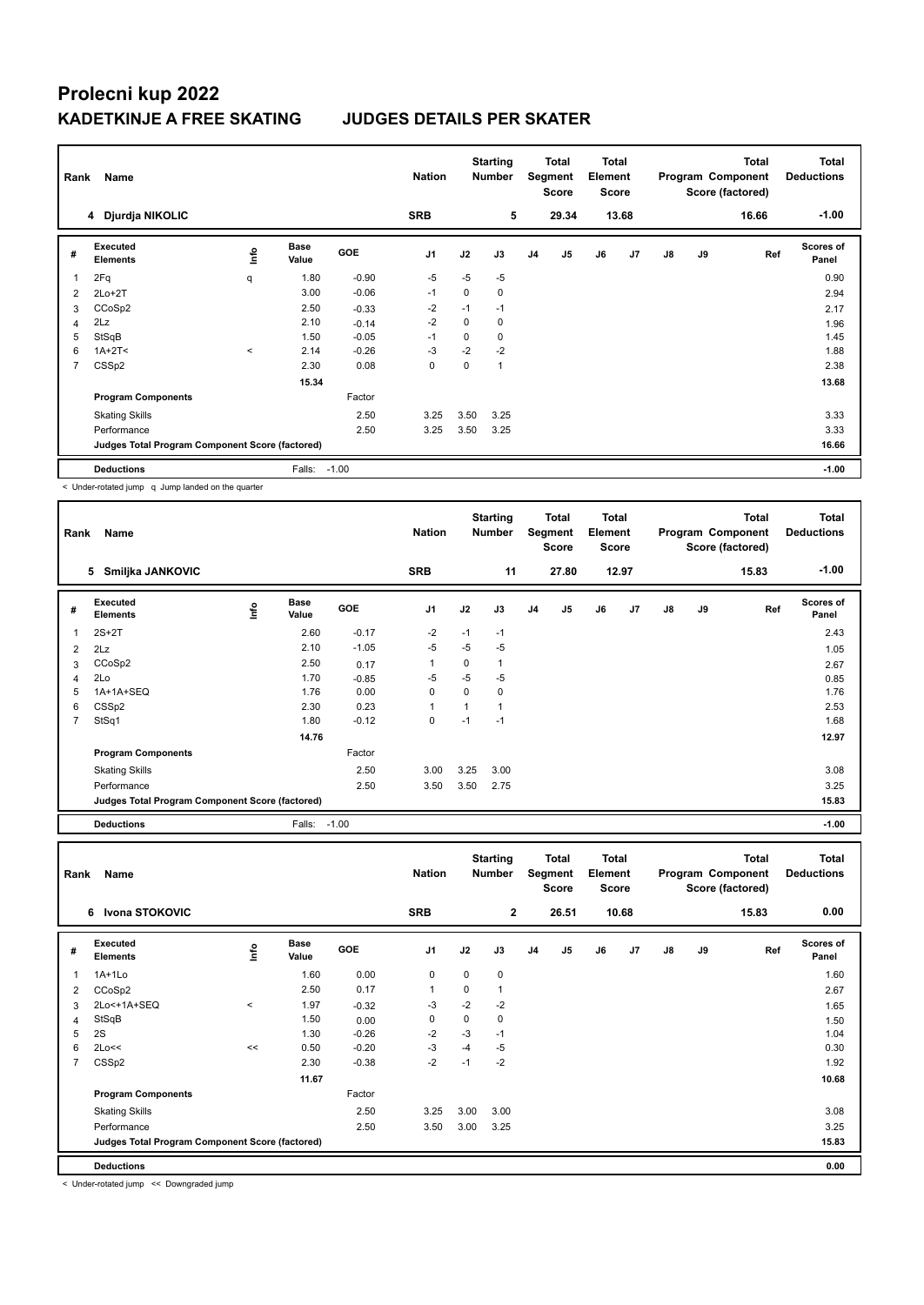| Rank           | Name                                            |             |                      |            | <b>Nation</b>  |          | <b>Starting</b><br><b>Number</b> |                | Total<br>Segment<br><b>Score</b> | <b>Total</b><br>Element<br><b>Score</b> |       |               |    | Total<br>Program Component<br>Score (factored) | <b>Total</b><br><b>Deductions</b> |
|----------------|-------------------------------------------------|-------------|----------------------|------------|----------------|----------|----------------------------------|----------------|----------------------------------|-----------------------------------------|-------|---------------|----|------------------------------------------------|-----------------------------------|
|                | <b>Teodora DESPOTOVIC</b><br>7                  |             |                      |            | <b>SRB</b>     |          | 4                                |                | 25.09                            |                                         | 10.91 |               |    | 14.18                                          | 0.00                              |
| #              | Executed<br><b>Elements</b>                     | <u>info</u> | <b>Base</b><br>Value | <b>GOE</b> | J <sub>1</sub> | J2       | J3                               | J <sub>4</sub> | J <sub>5</sub>                   | J6                                      | J7    | $\mathsf{J}8$ | J9 | Ref                                            | <b>Scores of</b><br>Panel         |
|                | 2S                                              |             | 1.30                 | $-0.39$    | $-4$           | $-4$     | $-1$                             |                |                                  |                                         |       |               |    |                                                | 0.91                              |
| 2              | 2Lo<<                                           | <<          | 0.50                 | $-0.25$    | -5             | $-5$     | $-5$                             |                |                                  |                                         |       |               |    |                                                | 0.25                              |
| 3              | CCoSp2                                          |             | 2.50                 | $-0.08$    | 0              | 0        | $-1$                             |                |                                  |                                         |       |               |    |                                                | 2.42                              |
| 4              | 2S+1A+SEQ                                       |             | 1.92                 | $-0.09$    | $-1$           | $-1$     | 0                                |                |                                  |                                         |       |               |    |                                                | 1.83                              |
| 5              | $1A+1Lo$                                        |             | 1.60                 | 0.00       | 0              | $\Omega$ | 0                                |                |                                  |                                         |       |               |    |                                                | 1.60                              |
| 6              | CSSp2                                           |             | 2.30                 | 0.15       | $\mathbf 0$    | 1        | 1                                |                |                                  |                                         |       |               |    |                                                | 2.45                              |
| $\overline{7}$ | StSqB                                           |             | 1.50                 | $-0.05$    | 0              | 0        | $-1$                             |                |                                  |                                         |       |               |    |                                                | 1.45                              |
|                |                                                 |             | 11.62                |            |                |          |                                  |                |                                  |                                         |       |               |    |                                                | 10.91                             |
|                | <b>Program Components</b>                       |             |                      | Factor     |                |          |                                  |                |                                  |                                         |       |               |    |                                                |                                   |
|                | <b>Skating Skills</b>                           |             |                      | 2.50       | 2.75           | 3.50     | 2.50                             |                |                                  |                                         |       |               |    |                                                | 2.92                              |
|                | Performance                                     |             |                      | 2.50       | 2.75           | 3.25     | 2.25                             |                |                                  |                                         |       |               |    |                                                | 2.75                              |
|                | Judges Total Program Component Score (factored) |             |                      |            |                |          |                                  |                |                                  |                                         |       |               |    |                                                | 14.18                             |
|                | <b>Deductions</b>                               |             |                      |            |                |          |                                  |                |                                  |                                         |       |               |    |                                                | 0.00                              |

<< Downgraded jump

| Rank | Name                                            |          |                      |            | <b>Nation</b>  |      | <b>Starting</b><br><b>Number</b> |                | <b>Total</b><br>Segment<br><b>Score</b> | <b>Total</b><br>Element<br><b>Score</b> |                |               |    | <b>Total</b><br>Program Component<br>Score (factored) | Total<br><b>Deductions</b> |
|------|-------------------------------------------------|----------|----------------------|------------|----------------|------|----------------------------------|----------------|-----------------------------------------|-----------------------------------------|----------------|---------------|----|-------------------------------------------------------|----------------------------|
|      | <b>Nina MILOSEVIC</b><br>8                      |          |                      |            | <b>SRB</b>     |      | 9                                |                | 22.27                                   |                                         | 9.97           |               |    | 12.30                                                 | 0.00                       |
| #    | Executed<br><b>Elements</b>                     | lnfo     | <b>Base</b><br>Value | <b>GOE</b> | J <sub>1</sub> | J2   | J3                               | J <sub>4</sub> | J5                                      | J6                                      | J <sub>7</sub> | $\mathsf{J}8$ | J9 | Ref                                                   | <b>Scores of</b><br>Panel  |
| 1    | 2T <                                            | $\hat{}$ | 1.04                 | $-0.38$    | $-5$           | $-3$ | $-3$                             |                |                                         |                                         |                |               |    |                                                       | 0.66                       |
| 2    | $1A+2Lo<$                                       | $\prec$  | 2.46                 | $-0.59$    | $-5$           | $-4$ | $-4$                             |                |                                         |                                         |                |               |    |                                                       | 1.87                       |
| 3    | 2Sq+1A+SEQ                                      | q        | 1.92                 | $-0.39$    | $-4$           | $-4$ | $-1$                             |                |                                         |                                         |                |               |    |                                                       | 1.53                       |
| 4    | CCoSp2                                          |          | 2.50                 | $-0.25$    | $-1$           | $-1$ | $-1$                             |                |                                         |                                         |                |               |    |                                                       | 2.25                       |
| 5    | StSq1                                           |          | 1.80                 | $-0.18$    | $-1$           | $-1$ | $-1$                             |                |                                         |                                         |                |               |    |                                                       | 1.62                       |
| 6    | 2S<<                                            | <<       | 0.40                 | $-0.20$    | $-5$           | $-5$ | $-5$                             |                |                                         |                                         |                |               |    |                                                       | 0.20                       |
|      | CSSp2                                           |          | 2.30                 | $-0.46$    | $-2$           | $-2$ | $-2$                             |                |                                         |                                         |                |               |    |                                                       | 1.84                       |
|      |                                                 |          | 12.42                |            |                |      |                                  |                |                                         |                                         |                |               |    |                                                       | 9.97                       |
|      | <b>Program Components</b>                       |          |                      | Factor     |                |      |                                  |                |                                         |                                         |                |               |    |                                                       |                            |
|      | <b>Skating Skills</b>                           |          |                      | 2.50       | 2.50           | 2.50 | 2.25                             |                |                                         |                                         |                |               |    |                                                       | 2.42                       |
|      | Performance                                     |          |                      | 2.50       | 2.75           | 2.75 | 2.00                             |                |                                         |                                         |                |               |    |                                                       | 2.50                       |
|      | Judges Total Program Component Score (factored) |          |                      |            |                |      |                                  |                |                                         |                                         |                |               |    |                                                       | 12.30                      |
|      | <b>Deductions</b>                               |          |                      |            |                |      |                                  |                |                                         |                                         |                |               |    |                                                       | 0.00                       |

< Under-rotated jump << Downgraded jump q Jump landed on the quarter

| Rank           | Name                                            |             |                      |            | <b>Nation</b>  |      | <b>Starting</b><br><b>Number</b> |                | Total<br>Segment<br><b>Score</b> | <b>Total</b><br>Element<br><b>Score</b> |      |               |    | <b>Total</b><br>Program Component<br>Score (factored) | <b>Total</b><br><b>Deductions</b> |
|----------------|-------------------------------------------------|-------------|----------------------|------------|----------------|------|----------------------------------|----------------|----------------------------------|-----------------------------------------|------|---------------|----|-------------------------------------------------------|-----------------------------------|
|                | <b>Ana RADULOVIC</b><br>9                       |             |                      |            | <b>SRB</b>     |      | 1                                |                | 20.20                            |                                         | 7.70 |               |    | 12.50                                                 | 0.00                              |
| #              | Executed<br><b>Elements</b>                     | <u>lnfo</u> | <b>Base</b><br>Value | <b>GOE</b> | J <sub>1</sub> | J2   | J3                               | J <sub>4</sub> | J5                               | J6                                      | J7   | $\mathsf{J}8$ | J9 | Ref                                                   | Scores of<br>Panel                |
| 1              | $1A+2T<<$                                       | <<          | 1.50                 | $-0.33$    | $-3$           | $-3$ | $-3$                             |                |                                  |                                         |      |               |    |                                                       | 1.17                              |
| 2              | 2Loq                                            | q           | 1.70                 | $-0.40$    | $-3$           | $-2$ | $-2$                             |                |                                  |                                         |      |               |    |                                                       | 1.30                              |
| 3              | StSqB                                           |             | 1.50                 | $-0.20$    | $-2$           | $-1$ | $-1$                             |                |                                  |                                         |      |               |    |                                                       | 1.30                              |
| $\overline{4}$ | 2F<<                                            | <<          | 0.50                 | $-0.18$    | $-4$           | $-4$ | $-3$                             |                |                                  |                                         |      |               |    |                                                       | 0.32                              |
| 5              | CSSpBV                                          |             | 1.20                 | $-0.28$    | $-2$           | $-3$ | $-2$                             |                |                                  |                                         |      |               |    |                                                       | 0.92                              |
| 6              | 2S+1A+SEQ                                       |             | 1.92                 | $-0.13$    | $-1$           | $-1$ | $-1$                             |                |                                  |                                         |      |               |    |                                                       | 1.79                              |
| 7              | CCoSpBV                                         |             | 1.28                 | $-0.38$    | $-4$           | $-3$ | $-2$                             |                |                                  |                                         |      |               |    |                                                       | 0.90                              |
|                |                                                 |             | 9.60                 |            |                |      |                                  |                |                                  |                                         |      |               |    |                                                       | 7.70                              |
|                | <b>Program Components</b>                       |             |                      | Factor     |                |      |                                  |                |                                  |                                         |      |               |    |                                                       |                                   |
|                | <b>Skating Skills</b>                           |             |                      | 2.50       | 2.50           | 2.50 | 2.75                             |                |                                  |                                         |      |               |    |                                                       | 2.58                              |
|                | Performance                                     |             |                      | 2.50       | 2.25           | 2.50 | 2.50                             |                |                                  |                                         |      |               |    |                                                       | 2.42                              |
|                | Judges Total Program Component Score (factored) |             |                      |            |                |      |                                  |                |                                  |                                         |      |               |    |                                                       | 12.50                             |
|                | <b>Deductions</b>                               |             |                      |            |                |      |                                  |                |                                  |                                         |      |               |    |                                                       | 0.00                              |

<< Downgraded jump q Jump landed on the quarter